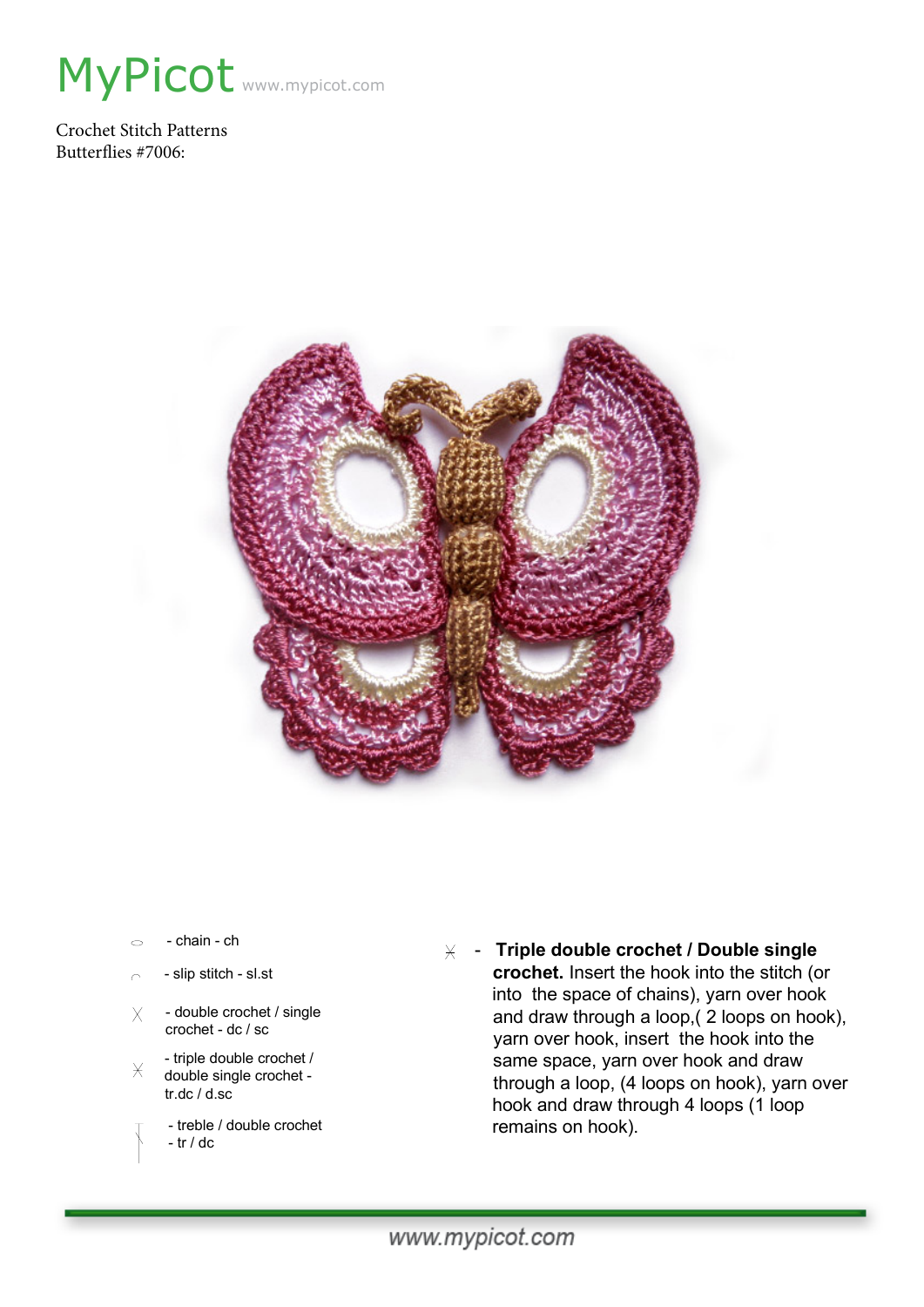## Page 2



## **Body of butterfly**

The work begins with a ring of yarn. Work circularly like spiral (in work does not join rounds, working without turning chains, the last stitch work in first stitch):

**Round 1:** 4 dc/sc in ring of yarn.

**Round 2, 3 and 4:** 4 dc/sc.

**Round 5:** 1 dc/sc, **\***2 dc/sc in the next stitch, repeat from\* 2 times.

**Round 6 and 7:** 7 dc/sc.

**Round 8: \***2 dc/sc, 2 dc/sc in the next stitch, repeat from\* 1 time, 1 dc/sc.

**Round 9 and 10:** 9 dc/sc.

Keep stuffing with absorbent cotton.

**Round 11:** \*1 dc/sc decrease (insert hook into stitch, insert hook into next stitch, yarn over and drow through all loops), repeate from \* 3 times, 1 dc/sc.

**Round 12:** 1 dc/sc, **\***4 dc/sc in the next stitch, repeat from\* 2 times.

**Round 13,14 and 15:** 13 dc/sc.

Keep stuffing with absorbent cotton.

**Round 16:** \*1 dc/sc decrease (insert hook into stitch, insert hook into next stitch, yarn over and drow through all loops), repeate from \* 5 times, 1 dc/sc.

**Round 16: \***2 dc/sc in the next stitch, repeat from\* 6 times.

**Round 17, 18, 19, 20 and 21:** 14 dc/sc.

Keep stuffing with absorbent cotton.

Make decreasing of dc/sc to end.